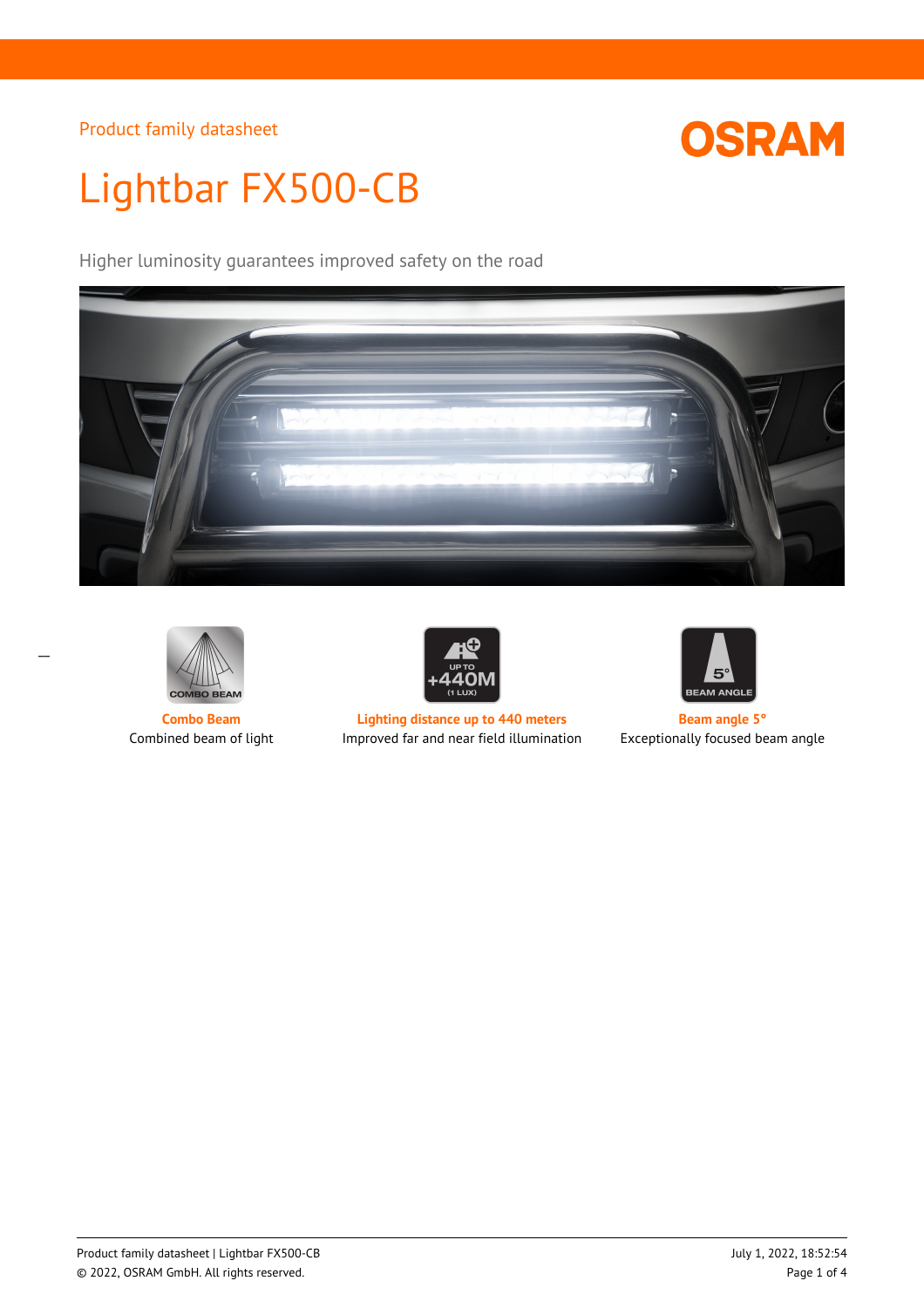$\overline{a}$ 



#### LED auxiliary lights enhance driving pleasure

Improved far field illumination on dark rural and dirt roads – it's no problem for the LEDriving Lightbar FX500-CB. Its 20 intense, high-performance LEDs give the LED high beam a light distance up to 440 meters and ensure improved road safety for drivers.Even at dusk or in compromised lighting conditions, the LED bars for automobiles provide daylight conditions at a strong 6000 Kelvin without needlessly blinding oncoming traffic. The intelligent reflector design diverts the light from the LEDs so that oncoming traffic is only indirectly exposed to the light. The light is evenly distributed at a five degree angle.Robust, durable and versatileWhether used as a LED working light or as an auxiliary high beam for the car – the powerful performance and long life of the LEDriving Lightbar FX500-CB make it a compelling choice. Equipped for a wide range of uses, it defies environmental factors and is particularly robust thanks to the quality craftsmanship of its materials and hard-wearing polycarbonate lens.The integrated driver and thermal management system regulates the temperature of the LED automotive headlight and prevents damage caused by overheating. Full polarity protection ensures the LEDs are automatically shut off in the event of excess voltage.Brightness for a wide range of usesThe LEDriving Lightbar FX500-CB is pure pleasure both on and offroad. The ECE-compliant LED auxiliary light ensures better visibility and thus improved safety on roads. In addition, it adds a smart touch that enhances the off-road style of the vehicle.The LED headlight can be mounted on 12V vehicles as well as agricultural machines, utility vehicles, recreational, offroad and 4x4 vehicles. The power package with an intense 5500 lumen brightness scores with the highest optical efficiency and homogeneous light distribution with reduced glare.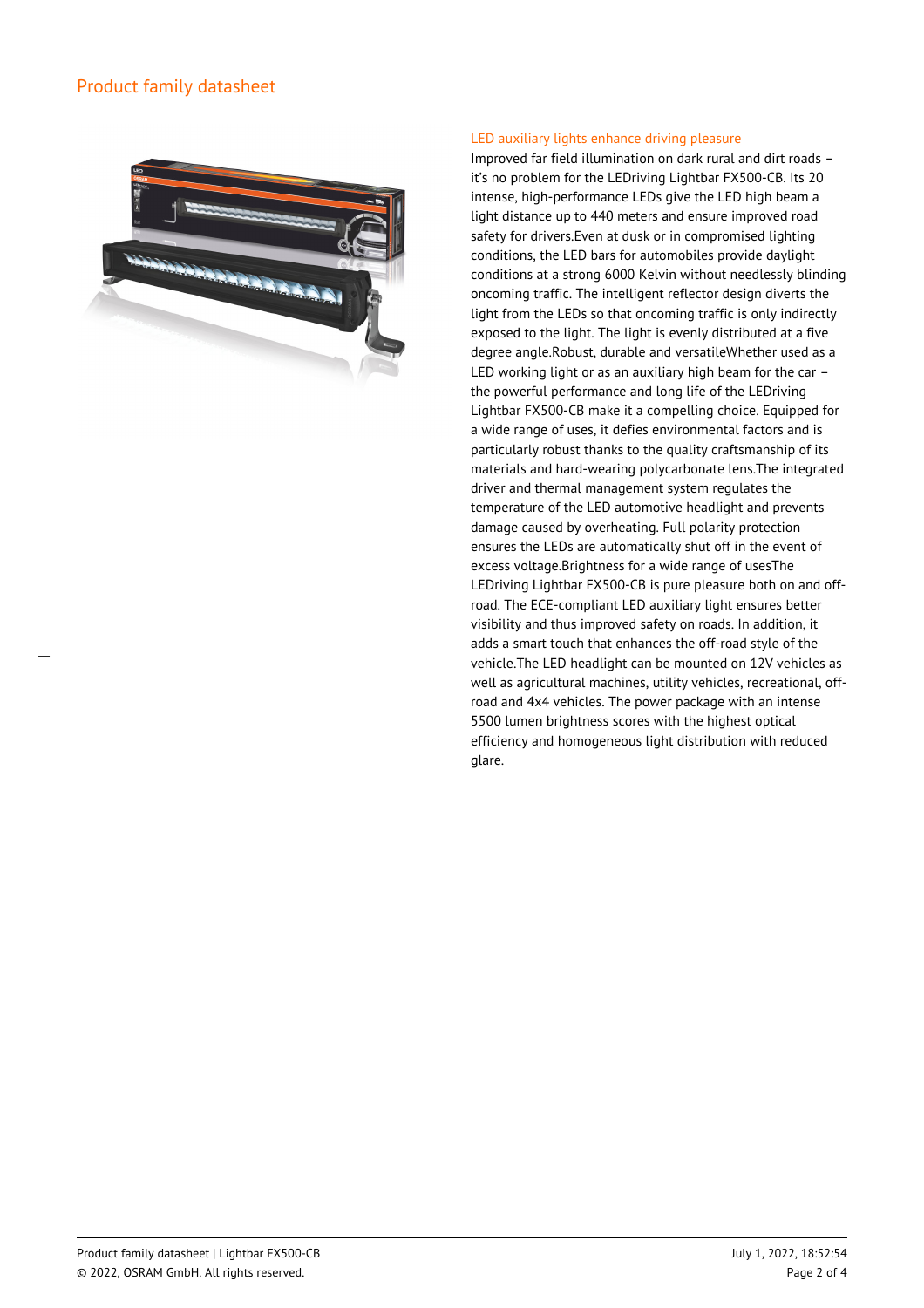### Technical data

|                            | <b>Product information</b> |                       |                                                                                                              | <b>Electrical data</b>    |                                             |                        | <b>Photomet</b><br>rical data        |
|----------------------------|----------------------------|-----------------------|--------------------------------------------------------------------------------------------------------------|---------------------------|---------------------------------------------|------------------------|--------------------------------------|
| <b>Product description</b> | Order<br>reference         | and Product specific) | <b>Application (Category</b>                                                                                 | <b>Nominal</b><br>voltage | <b>Nominal</b><br>wattage                   | <b>Test</b><br>voltage | Luminous<br>flux                     |
| Lightbar FX500-CB          | LEDDL104-<br>CB            | application           | Additional high beam                                                                                         | 12/24 V                   | 70 W                                        | 13.5 V                 | 5500 lm                              |
|                            | Lifespan                   | <b>Capabilities</b>   |                                                                                                              | Certificates & standards  |                                             |                        |                                      |
| <b>Product description</b> | Lifespan<br>Тc             | <b>Technology</b>     | <b>Standards</b>                                                                                             |                           | Approval marks -<br>approval                |                        | Type of<br>protection                |
| Lightbar FX500-CB          | 5000 h                     | LED                   | ECE R10, R112                                                                                                |                           | E4 approval                                 |                        | IP <sub>67</sub>                     |
|                            | Logistical data            |                       | <b>Environmental information</b><br>Information according Art. 33 of EU Regulation (EC) 1907/2006<br>(REACh) |                           |                                             |                        |                                      |
| <b>Product description</b> | <b>Commodity code</b>      |                       | <b>Date of Declaration</b>                                                                                   |                           | <b>Primary Article</b><br><b>Identifier</b> |                        | <b>Candidate List</b><br>Substance 1 |
| Lightbar FX500-CB          | 851220009000               |                       | 08-06-2022                                                                                                   | 4052899595392             |                                             | Lead                   |                                      |

| 1                              |                                                                                                                   | <b>SCIP database</b>                         |  |
|--------------------------------|-------------------------------------------------------------------------------------------------------------------|----------------------------------------------|--|
| 7439-92-1<br>Lightbar FX500-CB | The identification of<br>the Candidate List<br>substance is<br>sufficient to allow<br>safe use of the<br>article. | 3fb4e8db-b861-<br>4743-a139-<br>730e69bb83fc |  |